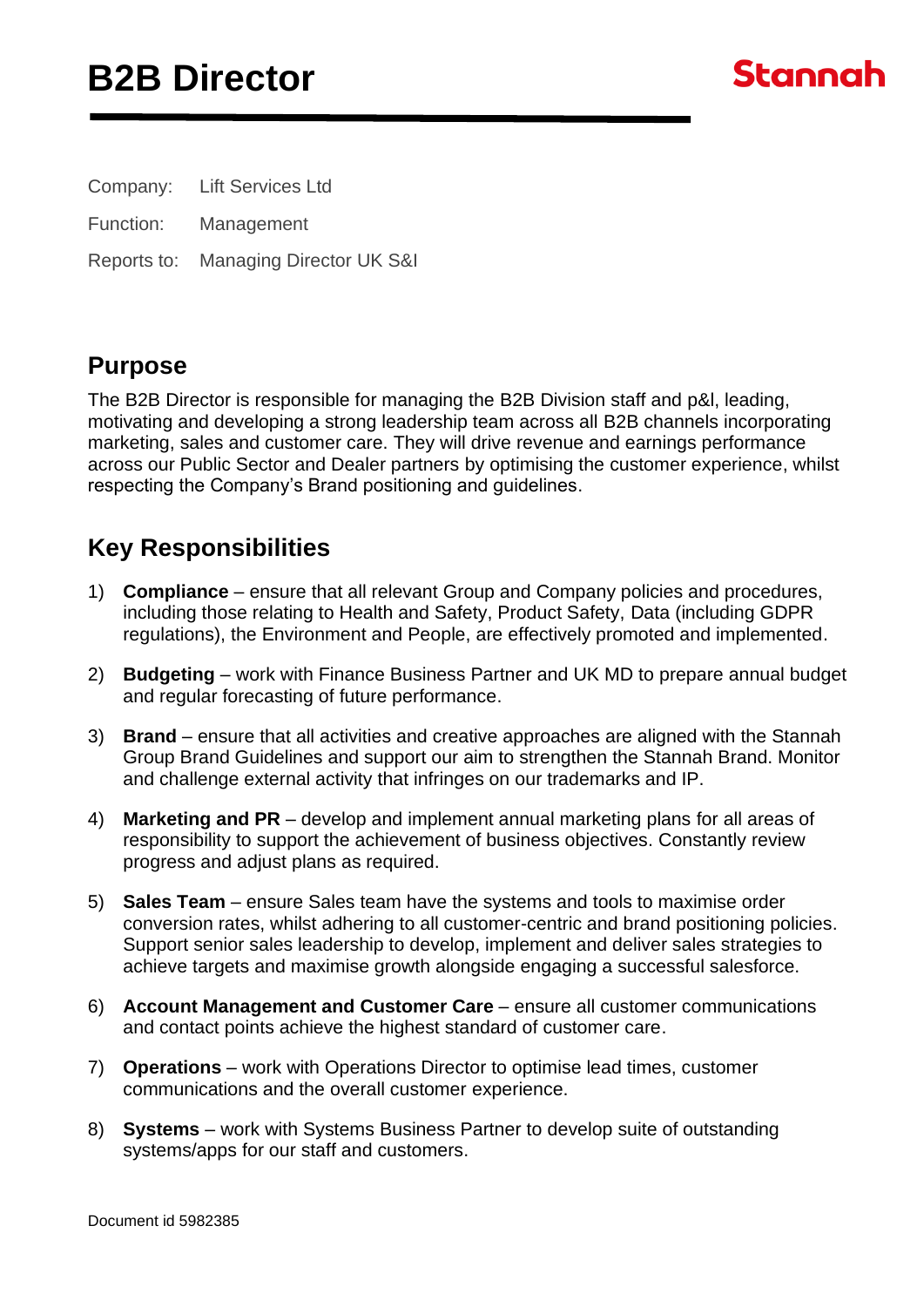## **B2B Director**

- 9) **HR** work with HR Business Partner to design and deliver appropriate staffing strategy and procedures which adhere to company policies whilst also developing each employees' potential.
- 10) **Product** support product development activities by advising on market and customer requirements, supporting launch plans and managing changes to customer experience.
- 11) **Analytics and Reporting** ensure all activities are monitored to derive optimal performance.
- 12) **Market & Customer knowledge** understand and monitor developments in the market and competitor activity and use knowledge gained to develop plans and provide insight with others in the business. Set-up regular mystery shopper campaigns to gain insight on competitors' sales tactics as well as our own.
- 13) **Continuous Improvement**  drive a culture which challenges existing processes and methods and identifies areas which can be improved through diligent testing of new ideas.
- 14) **People** lead and develop your team such that they actively contribute to delivering the business plan, growing the business and achieving improved financial results.

*This list is not exhaustive and the jobholder will be expected to undertake any duties within their capacity to meet the needs of the business.*

## **Skills and Experience**

- ➢ Proven experience in a relevant B2B senior management role, including significant marketing, sales, account management, p&l and staff responsibilities.
- ➢ Strong understanding of Public Sector procurement processes.
- $\triangleright$  Experience having developed and implemented business plans that enabled the business to meet its objectives.
- ➢ Highly numerate and able to analyse sales and marketing data to form recommendations and make decisions.
- ➢ Strong inter-personal skills with proven ability to work across all levels of an organisation.
- $\triangleright$  Excellent organisational skills with the ability to plan, prioritise and organise your own and your team's work.
- ➢ Thorough understanding of the business systems and processes that relate to the role.
- $\triangleright$  Understand the market in which we operate, including the main market sectors, characteristics, product types, current trends, competitors etc.
- ➢ Understand the products and services offered by your business unit, and have a good awareness of other products and services offered by the Stannah Group.
- $\triangleright$  Aware of the laws, regulations and standards that apply to how we work and the products that we supply, including those related to Health and Safety, and Product Safety.

## **Personal Attributes and Behaviours**

 $\checkmark$  Creative thinker who actively seeks new ideas and ways of working.

Document id 5982385